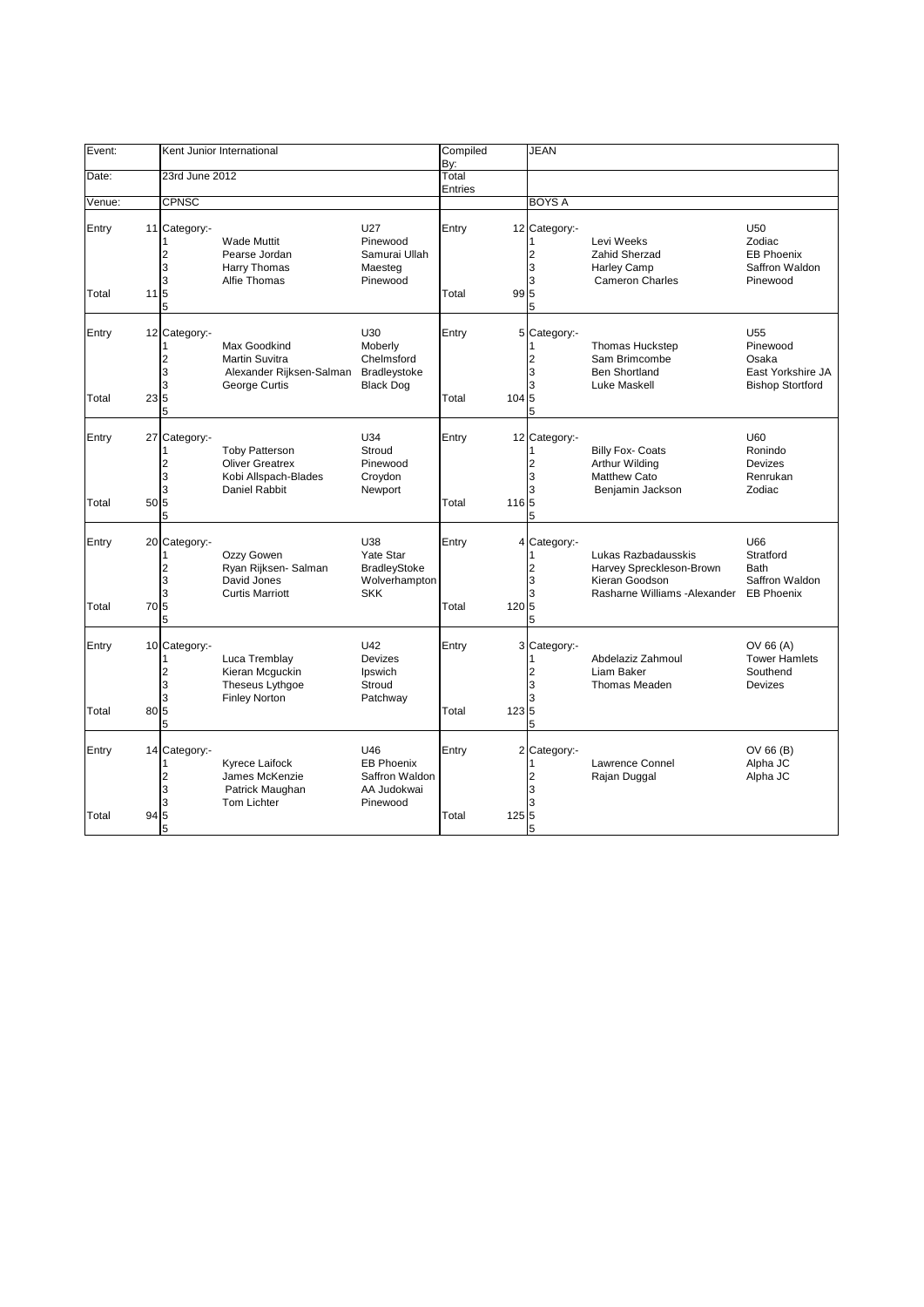| Event:         |                          | Kent Junior International                      |                                                                             |                                                                                    | Compiled<br>By:         |                 | <b>JEAN</b>                                   |                                                                                     |                                                                  |
|----------------|--------------------------|------------------------------------------------|-----------------------------------------------------------------------------|------------------------------------------------------------------------------------|-------------------------|-----------------|-----------------------------------------------|-------------------------------------------------------------------------------------|------------------------------------------------------------------|
| Date:          |                          | 23rd June 2012                                 |                                                                             |                                                                                    | Total<br><b>Entries</b> |                 |                                               |                                                                                     |                                                                  |
| Venue:         |                          | <b>CPNSC</b>                                   |                                                                             |                                                                                    |                         |                 | <b>GIRLS A</b>                                |                                                                                     |                                                                  |
| Entry<br>Total |                          | 2 Category:-<br>2<br>3<br>3<br>25              | Trense Malazarte Pyrford<br>Eve Soakell                                     | U25<br>Wirral                                                                      | Entry<br>Total          | 35 5            | 4 Category:-<br>$\overline{2}$<br>3<br>3      | <b>Caitlin Skerritt</b><br>Lauren Graves<br>Christi-Rosa Pretoria<br>Angel Angebeth | U48<br>Tonbridge<br>Kyn Ryu<br>Bexhill<br>Heart of Oak           |
|                |                          | 5                                              |                                                                             |                                                                                    |                         |                 | 5                                             |                                                                                     |                                                                  |
| Entry<br>Total |                          | 3 Category:-<br>$\overline{2}$<br>3<br>3<br>55 | Samantha Gipp<br>Jessica Reeves<br>Lauren Hill                              | U28<br>Redbridge<br><b>Bradleystoke</b><br>New Star/<br>Sea Mills                  | Entry<br>Total          | 36 5            | 1 Category:-<br>2<br>3<br>3                   | <b>Tyanna Marshall</b>                                                              | U <sub>52</sub><br>Enfield                                       |
|                |                          | 5                                              |                                                                             |                                                                                    |                         |                 | 5                                             |                                                                                     |                                                                  |
| Entry<br>Total | $11\overline{\smash{5}}$ | 6 Category:-<br>2<br>3<br>3<br>5               | Rebecca Howlett<br><b>Tatum Keen</b><br>Corlia Robertson<br>Niamh O'Toole   | U32<br>Harlow<br>Bradleystoke<br>Kyn Ryu<br>Galway                                 | Entry<br>Total          | 39 5            | 3 Category:-<br>$\overline{2}$<br>3<br>3<br>5 | Kristy Hill<br>Elizabeth Wentworth<br>Alicia Hyde                                   | U <sub>57</sub><br>New Star<br>Stratford<br>Walderslade          |
|                |                          |                                                |                                                                             |                                                                                    |                         |                 |                                               |                                                                                     |                                                                  |
| Entry<br>Total | 21                       | 10 Category:-<br>1<br>2<br>3<br>3<br>5<br>5    | Madeleine Herbert Osaka<br>Ciara Simmons<br>Aoife Prosser<br>Leah Grosvener | U36<br>Gosport<br><b>Bishop Challenor</b><br>Samurai                               | Entry<br>Total          | 43 <sub>l</sub> | 4 Category:-<br>2<br>3<br>3<br>5<br>5         | Megan Maskell<br>Chrissie Webb<br>Becky Hobby<br>Ellie Woods                        | U63<br><b>Bishop Stortford</b><br>Pinewood<br>Samurai<br>Kyn Ryu |
| Entry<br>Total | 28 5                     | 7 Category:-<br>2<br>3<br>3<br>5               | Lena James<br><b>Emily Niven</b><br>Sian Bobrowski                          | U40<br>Kelmscott<br>St Albans<br>Alana Taylor-Weec Walton on the Naze<br>Worcester | Entry<br>Total          | 45 5            | 2 Category:-<br>$\overline{2}$<br>3<br>3<br>5 | Georgia Greenidge<br>lleah Shaw                                                     | OV63<br>Enfield<br>Kelmscott                                     |
|                |                          |                                                |                                                                             |                                                                                    |                         |                 |                                               |                                                                                     |                                                                  |
| Entry<br>Total | 34 5                     | 6 Category:-<br>1<br>2<br>3<br>3<br>5          | Jodie Jordan<br>Joely Reynolds<br>Libby Daymond<br>Maddie Hawkins           | U44<br>Samarai Ullah<br><b>Bishop Stortford</b><br>South Brent<br>South Brent      | Entry<br>Total          |                 | Category:-<br>1<br>2<br>3<br>3<br>5<br>5      |                                                                                     |                                                                  |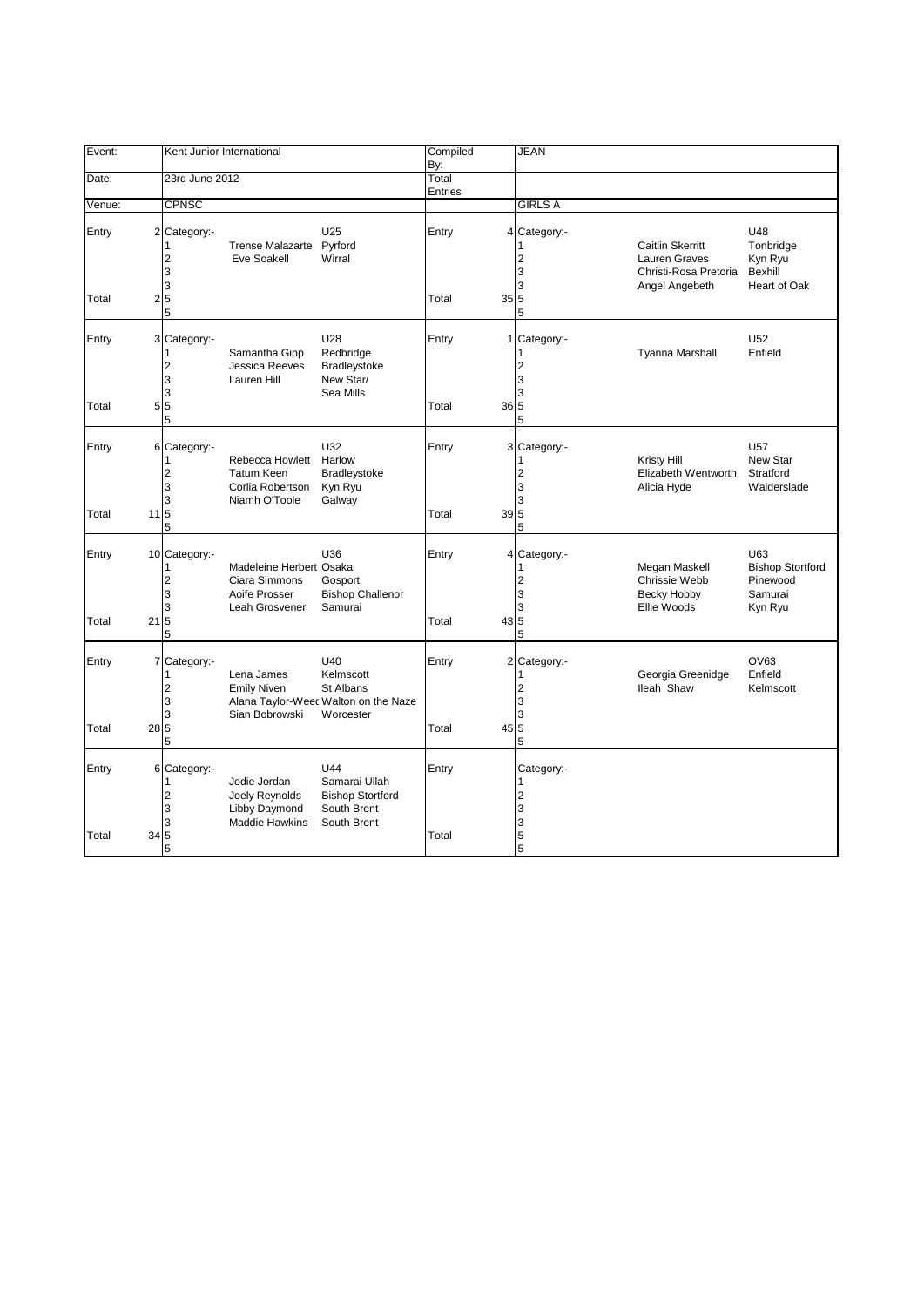| Event:         |                        |                                                                                | <b>KENT INTERNATIONAL</b>                                                        |                                                                                 | Compiled<br>By:         |       | <b>JEAN</b>                                    |                                                                                                      |                                                                             |
|----------------|------------------------|--------------------------------------------------------------------------------|----------------------------------------------------------------------------------|---------------------------------------------------------------------------------|-------------------------|-------|------------------------------------------------|------------------------------------------------------------------------------------------------------|-----------------------------------------------------------------------------|
| Date:          |                        | 23rd June 2012                                                                 |                                                                                  |                                                                                 | Total<br><b>Entries</b> |       | 209                                            |                                                                                                      |                                                                             |
| Venue:         |                        | <b>CPNSC</b>                                                                   |                                                                                  |                                                                                 |                         |       | <b>BOYS B</b>                                  |                                                                                                      |                                                                             |
| Entry<br>Total | 10<br>$10\overline{5}$ | 1<br>$\sqrt{2}$<br>3<br>3<br>5                                                 | Joey Wilder<br>Mark O'Connor<br>Jamie Mansfield<br>Harry Lougheed                | U30<br>Zodiac<br>Galway<br>Yamabushi<br>Tsukuru                                 | Entry<br>Total          | 168 5 | 25 Category:-<br>$\overline{c}$<br>3<br>3<br>5 | <b>Harry Lovell-Hewitt</b><br>Abdurahaman Chaatouf<br>Joshua Awiti- Alcaraz<br><b>Gareth Townley</b> | U <sub>55</sub><br>Stroud<br><b>EB Phoenix</b><br>Enfield<br>Samurai Ulladh |
| Entry<br>Total | 35 5                   | 25 Category:-<br>$\overline{c}$<br>3<br>3<br>5                                 | Quincey Haefkens<br><b>Archie Platt</b><br>Daniel Holt<br>Jair Reinarz           | U34<br>Theunissen(NED)<br>Pyrford<br>Osaka<br>Theunissen(NED)                   | Entry<br>Total          | 180 5 | 12 Category:-<br>$\overline{2}$<br>3<br>3<br>5 | William Mallinckrodt<br>Alan England<br><b>Matthew Ashley</b><br>Cameron Harvey                      | U60<br>Pinewood<br>Seamills<br>Renrukan<br>Akitas                           |
| Entry<br>Total | 69 5                   | 34 Category:-<br>1<br>$\overline{c}$<br>3<br>3<br>5                            | Joshua Giles<br>Harry Tredaway<br><b>Tim Houlding</b><br>Samuel Perry            | U38<br><b>Red Phoenix</b><br><b>Red Phoenix</b><br>Lu-Gia-Jen<br>2A's Judo Kwai | Entry<br>Total          | 195 5 | 15 Category:-<br>$\overline{2}$<br>3<br>3<br>5 | Joseph Swindells<br><b>Connor Elliott</b><br>Ronan Manning<br>Aaron Mahoney-Jones                    | U66<br>Stroud<br>Stroud<br>Muskerry<br><b>EB Phoenix</b>                    |
| Entry<br>Total | 98                     | 29 Category:-<br>1<br>$\overline{\mathbf{c}}$<br>3<br>3<br>$\overline{5}$<br>5 | <b>Callum Nash</b><br>Ottavio Razzino<br><b>Jack Reeves</b><br>Sid Hendy         | U42<br>Samurai<br>East Yorkshire JA<br><b>Bradleystoke</b><br>Polkyth           | Entry<br>Total          | 203 5 | 8 Category:-<br>$\overline{2}$<br>3<br>3<br>5  | Adam Adaman<br>Ali Bashukeav<br>Oisin McLaughlin<br><b>Christopher Field</b>                         | U73<br>E B Phoenix<br>E B Phoenix<br>Samurai Ulladh<br>Patchway             |
| Entry<br>Total | 122                    | 24 Category:-<br>1<br>$\overline{c}$<br>3<br>3<br>$\overline{5}$<br>5          | Jacob Aldridge<br>Leonardo Bertocchi<br><b>Festus Ahroulu</b><br>David O'Doherty | U46<br>Newbury<br>Tsukura<br><b>EB Phoenix</b><br>Kyn Ryu                       | Entry<br>Total          | 2095  | 6 Category:-<br>$\overline{2}$<br>3<br>3<br>5  | Aki Aristidou<br><b>Erik Whitaket</b><br>Dyllan Callaghan<br><b>Wesley Greenidge</b>                 | <b>OV73</b><br><b>SKK</b><br>Dartford<br>Southend<br>Enfield                |
| Entry<br>Total | 21<br>143 5            | Category:-<br>1<br>$\overline{2}$<br>3<br>3<br>5                               | Freddie Hendy<br>Peter Evans<br>Abdulbaker Al-Shagga<br><b>Brandon Quinn</b>     | U <sub>50</sub><br>Polkyth<br>Harris<br><b>EB Phoenix</b><br>Tsukuru            | Entry<br>Total          | 2095  | Category:-<br>$\overline{2}$<br>3<br>3<br>5    |                                                                                                      |                                                                             |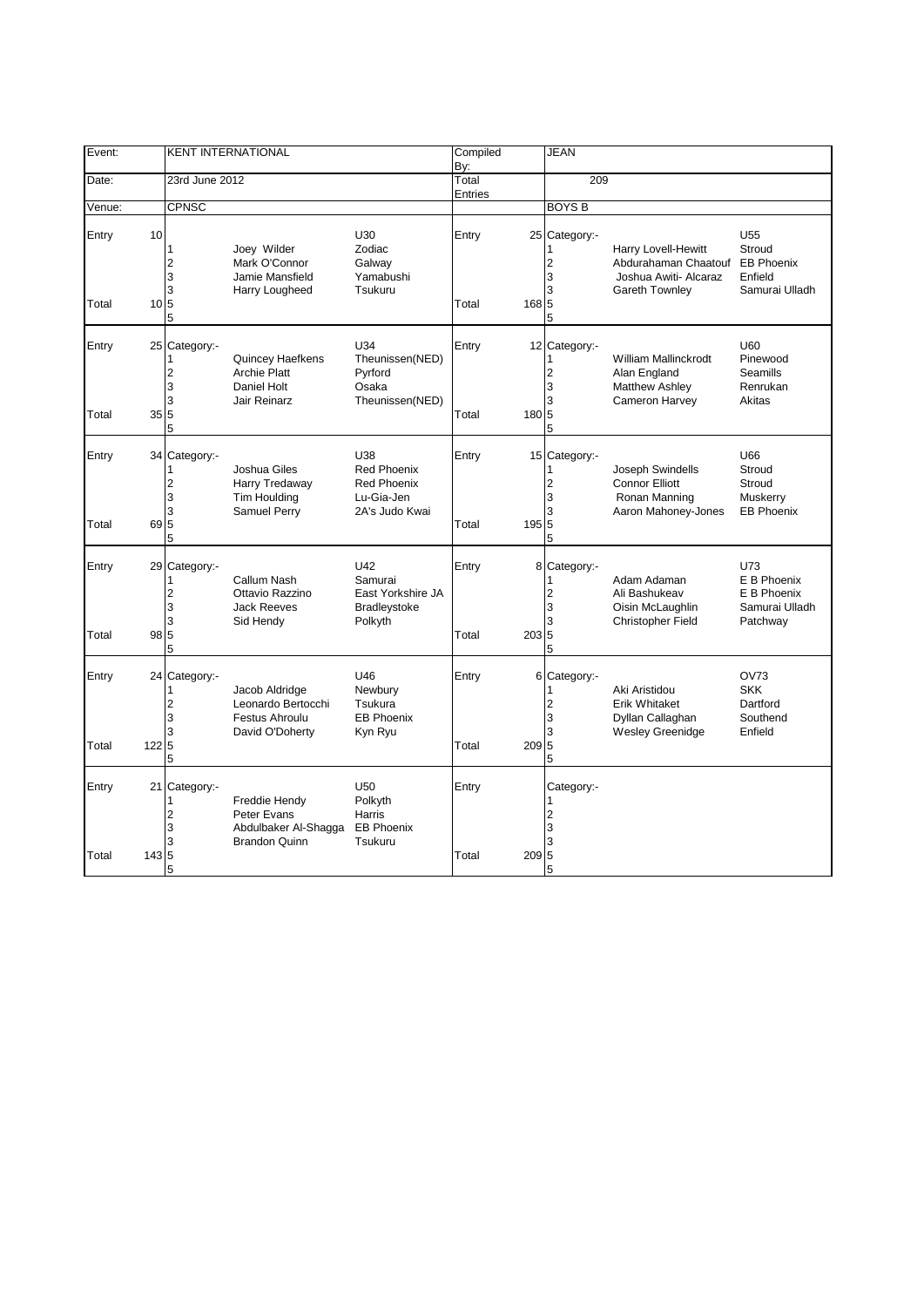| Event:               |                                                | <b>KENT INTERNATIONAL</b>                                                        |                                                                               | Compiled<br>By:  |       | <b>JEAN</b>                                         |                                                                                          |                                                                                 |
|----------------------|------------------------------------------------|----------------------------------------------------------------------------------|-------------------------------------------------------------------------------|------------------|-------|-----------------------------------------------------|------------------------------------------------------------------------------------------|---------------------------------------------------------------------------------|
| Date:                | 23rd June 2012                                 |                                                                                  |                                                                               | Total<br>Entries |       | 115                                                 |                                                                                          |                                                                                 |
| Venue:               | <b>CPNSC</b>                                   |                                                                                  |                                                                               |                  |       | <b>GIRLS B</b>                                      |                                                                                          |                                                                                 |
| 9<br>Entry<br>Total  | 1<br>2<br>3<br>3<br>9 <sub>5</sub><br>5        | <b>Holly Harvey</b><br>Alexe Wagemak<br>Jamie-Leigh Wittaker<br>Jasmine Stringer | U32<br>Tonbridge<br>Theunissen(NED)<br>Glossop<br>Tonbridge                   | Entry<br>Total   | 935   | 18 Category:-<br>2<br>3<br>3<br>5                   | Shelley Ludford<br><b>Helly Peterson</b><br>Paige Rowlatt<br>Ella Percival               | <b>U57</b><br>Osaka<br><b>Hardy Spicer</b><br>St Albans<br>Tamar                |
| Entry<br>Total       | 16 Category:-<br>2<br>3<br>3<br>25 5<br>5      | Sifija Bojat<br><b>Holly Eccles</b><br><b>Grace Griffiths</b><br>Ammi Takahashi  | U36<br>Ealing<br>Pinewood<br>Tsukuru<br>Moberly                               | Entry<br>Total   | 104 5 | 11 Category:-<br>1<br>$\overline{2}$<br>3<br>3<br>5 | <b>Tanith Spencer</b><br><b>Ellie Stephens</b><br>Rayna Jobson<br><b>Clemence Barnes</b> | U63<br>East Yorkshire JA<br><b>AWE</b><br>Wrenwa<br>Vale                        |
| Entry<br>Total       | 11 Category:-<br>1<br>2<br>3<br>3<br>36 5<br>5 | Olivia Piechota<br>Kiera Bateman<br>Jasmine Hacker-Jones<br>Olivia Murtagh-Smith | U40<br>Tonbridge<br>Pinewood<br>Maesteg<br>Bexley                             | Entry<br>Total   | 109 5 | 5 Category:-<br>1<br>$\overline{2}$<br>3<br>3<br>5  | Elora Paroki<br>Sophie Roots<br><b>Ruth Denham</b><br>Samantha Weir                      | <b>U70</b><br><b>Black Dog</b><br>Croydon<br><b>Black Dog</b><br>Samurai Ulladh |
| Entry<br>49<br>Total | 13 Category:-<br>2<br>3<br>3<br>5<br>5         | Eva Thomas<br><b>Josie Steele</b><br>Yasmin Javadian<br>Morgan Cullum            | U44<br>Pinewood<br><b>Highland Budokan</b><br>Coventry<br>Newbury             | Entry<br>Total   | 109 5 | Category:-<br>1<br>$\overline{2}$<br>3<br>3<br>5    |                                                                                          |                                                                                 |
| Entry<br>Total       | 14 Category:-<br>1<br>2<br>3<br>3<br>63 5<br>5 | <b>Chelsie Giles</b><br><b>Chloe Alvis</b><br>Chloe Nunn<br>Olivia Spellman      | U48<br><b>Red Phoenix</b><br>St Albans<br><b>Bishop Stortford</b><br>Pinewood | Entry<br>Total   | 115 5 | 6 Category:-<br>1<br>$\overline{2}$<br>3<br>3<br>5  | Niamh Byrne<br>Kelly Marie Dean<br><b>Brook Cranham</b><br><b>Rachel Bennett</b>         | <b>OV70</b><br>Polkyth<br>Micklefield<br><b>Bishop Stortford</b><br>Patchway    |
| Entry<br>Total       | 12 Category:-<br>1<br>2<br>3<br>3<br>75 5<br>5 | Lucy Day<br>Christina Kelsall<br>Farida Saleh<br>Kirstin Chase                   | U52<br><b>St Albans</b><br>Tonbridge<br>Stratford<br>Kyn Ryu                  | Entry<br>Total   | 115 5 | Category:-<br>1<br>$\overline{2}$<br>3<br>3<br>5    |                                                                                          |                                                                                 |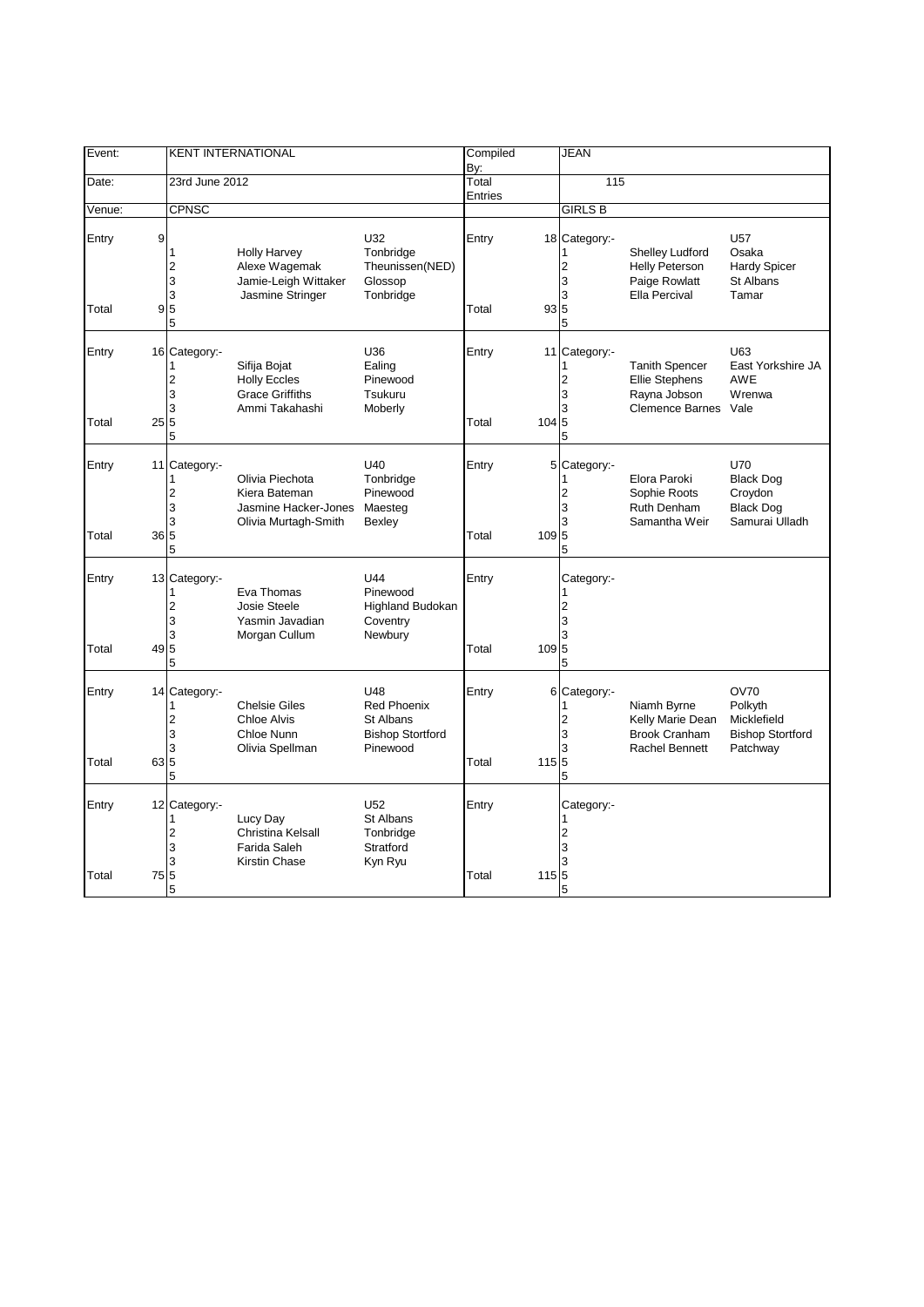| Event:         |                  |                                          | <b>KENT INTERNATIONAL</b>                                                                      |                                                                            | Compiled       |      | <b>JEAN</b>                                        |                                                                                     |                                                                                 |
|----------------|------------------|------------------------------------------|------------------------------------------------------------------------------------------------|----------------------------------------------------------------------------|----------------|------|----------------------------------------------------|-------------------------------------------------------------------------------------|---------------------------------------------------------------------------------|
| Date:          |                  |                                          |                                                                                                |                                                                            | By:<br>Total   |      |                                                    |                                                                                     |                                                                                 |
|                |                  |                                          |                                                                                                |                                                                            | Entries        |      |                                                    |                                                                                     |                                                                                 |
| Venue:         |                  | <b>CPNSC</b>                             |                                                                                                |                                                                            |                |      | <b>BOYS C</b>                                      |                                                                                     |                                                                                 |
| Entry<br>Total | 7                | 1<br>$\overline{2}$<br>3<br>3<br>75<br>5 | Tim Banen<br><b>Connor Potts</b><br>Myles Nelson<br>Daniel Sinclair                            | U42<br><b>BS Schiedam(NED)</b><br>Goole<br>Bradleystoke<br>Yamabushi       | Entry<br>Total | 61 5 | 8 Category:-<br>$\overline{2}$<br>3<br>3<br>5      | Bruno Le Griep<br>Khalid Mohsen<br>Kieran Peacock<br>Thomas Webb                    | U73<br>Lu-Gia-Gen<br>Haltemprice<br>Patchway<br>Moberly                         |
| Entry<br>Total | $13\overline{5}$ | 6 Category:-<br>2<br>3<br>3<br>5         | <b>Oliver Harris</b><br>Jacob-Jan van Haeszelde<br>Sam Blair<br>Levi Dijkhuizen                | U46<br>Osaka<br>Belgium<br>Pinewood<br>Lu-Gia-Gen                          | Entry<br>Total | 67   | 6 Category:-<br>$\overline{2}$<br>3<br>3<br>5<br>5 | Simeon Catharina<br><b>Thomas Luckus</b><br><b>Connor Mair</b><br>Michael MacLennan | U81<br>Lu-Gia-Gen<br><b>EB Phoenix</b><br><b>SKK</b><br><b>Highland Budokan</b> |
| Entry<br>Total | $13\overline{5}$ | Category:-<br>1<br>2<br>3<br>3<br>5      | Eric Ham<br>Sebastien van Dongen<br>Koen van Zeijl<br>Joshua O'Connor                          | U50<br>Glossop<br>Muilwijk<br>Lu-Gia-Gen<br>Gendros                        | Entry<br>Total | 69 5 | 2 Category:-<br>$\overline{2}$<br>3<br>3<br>5      | Mark Roon<br>Jack Hodgson                                                           | OV81<br>BS Schiedam(NED)<br>Cherry                                              |
| Entry<br>Total | 28 5             | 15 Category:-<br>2<br>3<br>3<br>5        | Daniel Powell<br>Ben Schuurman<br>Renz Christian Vallejera<br><b>Tommy Almond</b>              | U <sub>55</sub><br>Wolverhampton<br>Lu-Gia-Gen<br>Tora Judo Kai<br>Moberly | Entry<br>Total | 69 5 | Category:-<br>$\overline{2}$<br>3<br>3<br>5        |                                                                                     |                                                                                 |
| Entry<br>Total | 42 5             | 14 Category:-<br>2<br>3<br>3<br>5        | <b>Edgar Polovinkins</b><br>Leonardo de Moura Muniz<br><b>Andrew Morris</b><br>Pablo Vermeulin | U60<br><b>EB Phoenix</b><br><b>Tower Halets</b><br>Wirral<br>Lu-Gia-Gen    | Entry<br>Total | 69 5 | Category:-<br>$\overline{2}$<br>3<br>3<br>5        |                                                                                     |                                                                                 |
| Entry<br>Total | 53 5             | 11 Category:-<br>1<br>2<br>3<br>3<br>5   | <b>Stuart McWatt</b><br>Cormac Hayes<br>James o'Shea<br>Reece Peacock                          | U66<br>Garioch<br>Wirral<br>Ford<br>Patchway                               | Entry<br>Total | 69 5 | Category:-<br>1<br>$\overline{2}$<br>3<br>3<br>5   |                                                                                     |                                                                                 |